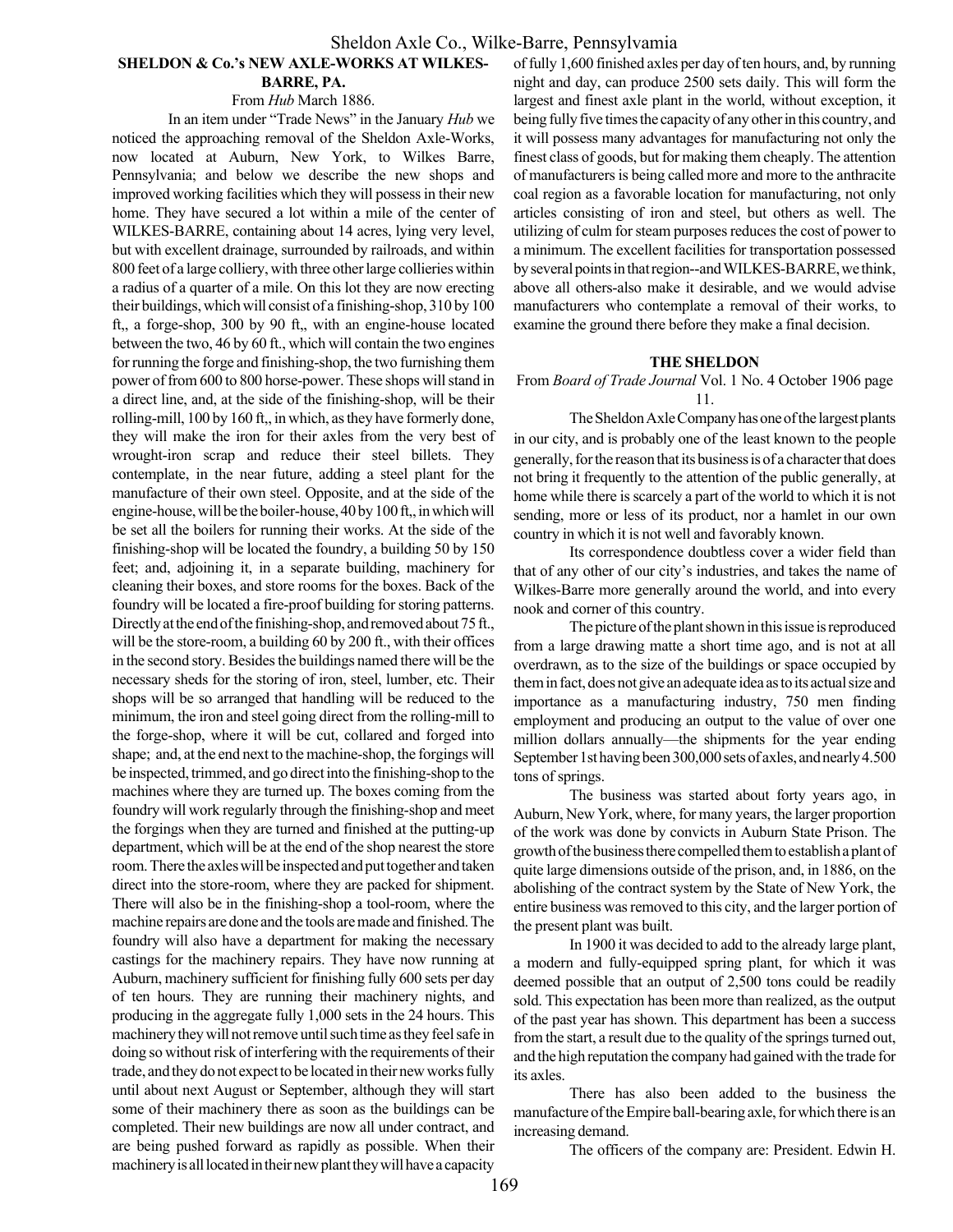$\boldsymbol{\Delta}$ 

X

L

E

S

THE CARRIAGE MONTHLY

February, 1910.



AX.

Sheldon Ax



J. B. DECKER, Supt. Forty years' experience in designing and making High-<br>Grade Axles that sail Vehicles.

### Wilkes-Barre.

We do not manufacture in c and axle makers, but offer in quality, consequently hig

We make Common Style Axles, Ball Bearing Axles and Specially Designed Axles to meet all requirements. Let us design an axle for you that is different from your competitors.

> Ask for Our Catalogue and Special Prices to the Trade

> > SPRI

## Leading and Large **Makers** in

Mention THE CARRIAGE MONTHLY when writing advertisers.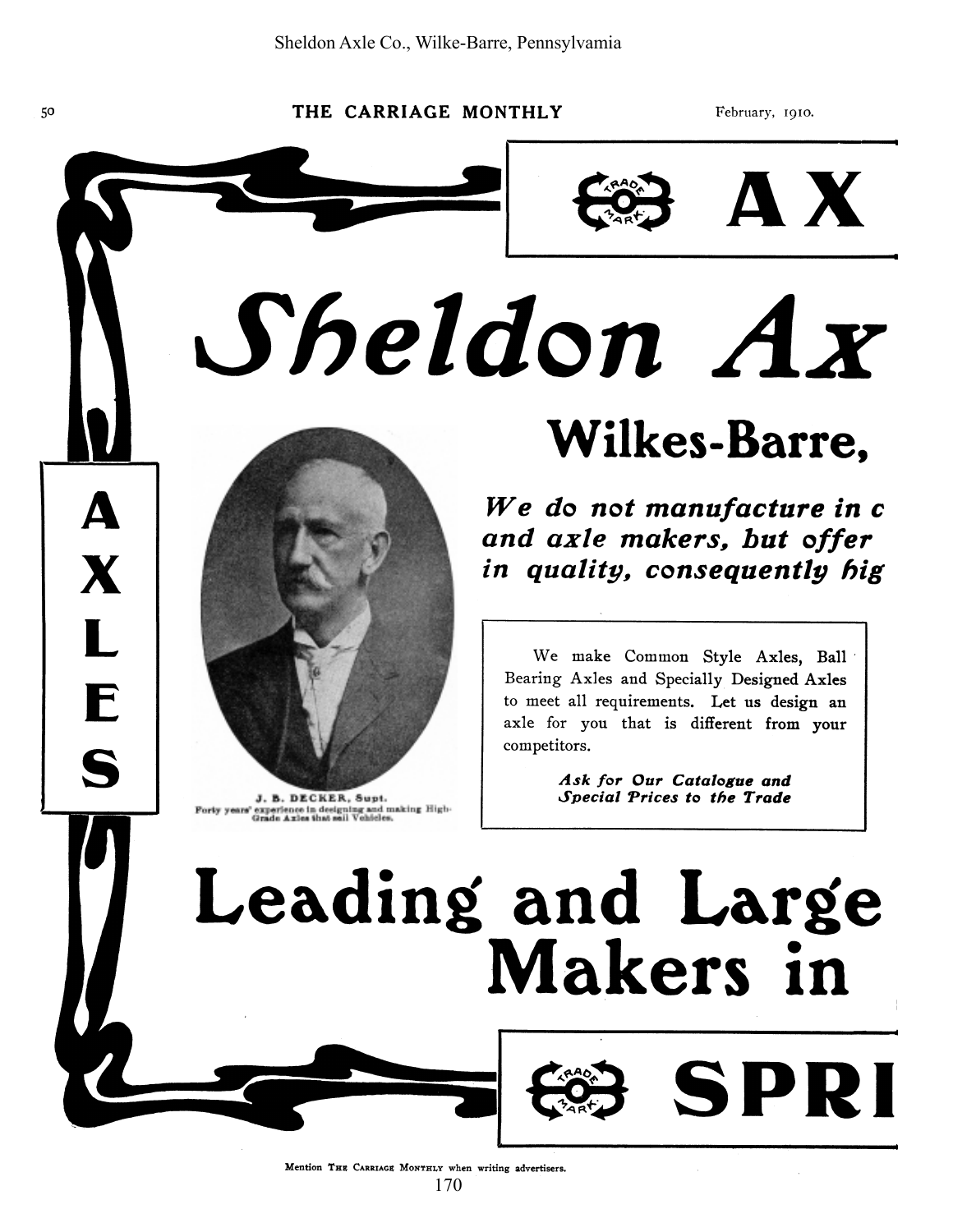February, 1910.

LES

NGS

#### THE CARRIAGE MONTHLY

## Company *le* Pennsylvania

ompetition with other spring products which are superior her in price.

Our springs are good selling features for any vehicle from the standpoint of easy riding quality alone. We not only make springs of standard styles and sizes, but we also originate springs of special design for special requirements. Let us design for you a spring that is different from your competitors.

 $5<sub>I</sub>$ 

S

P

R

N

Ġ

S

W. H. SON, Vice-Pres. & Genl. Mgr. Twenty-seven years' experience in designing and making Springs that sell Vehicles.

# st Axle and Spring the World

Mention THE CARRIAGE MONTHLY when writing advertisers.